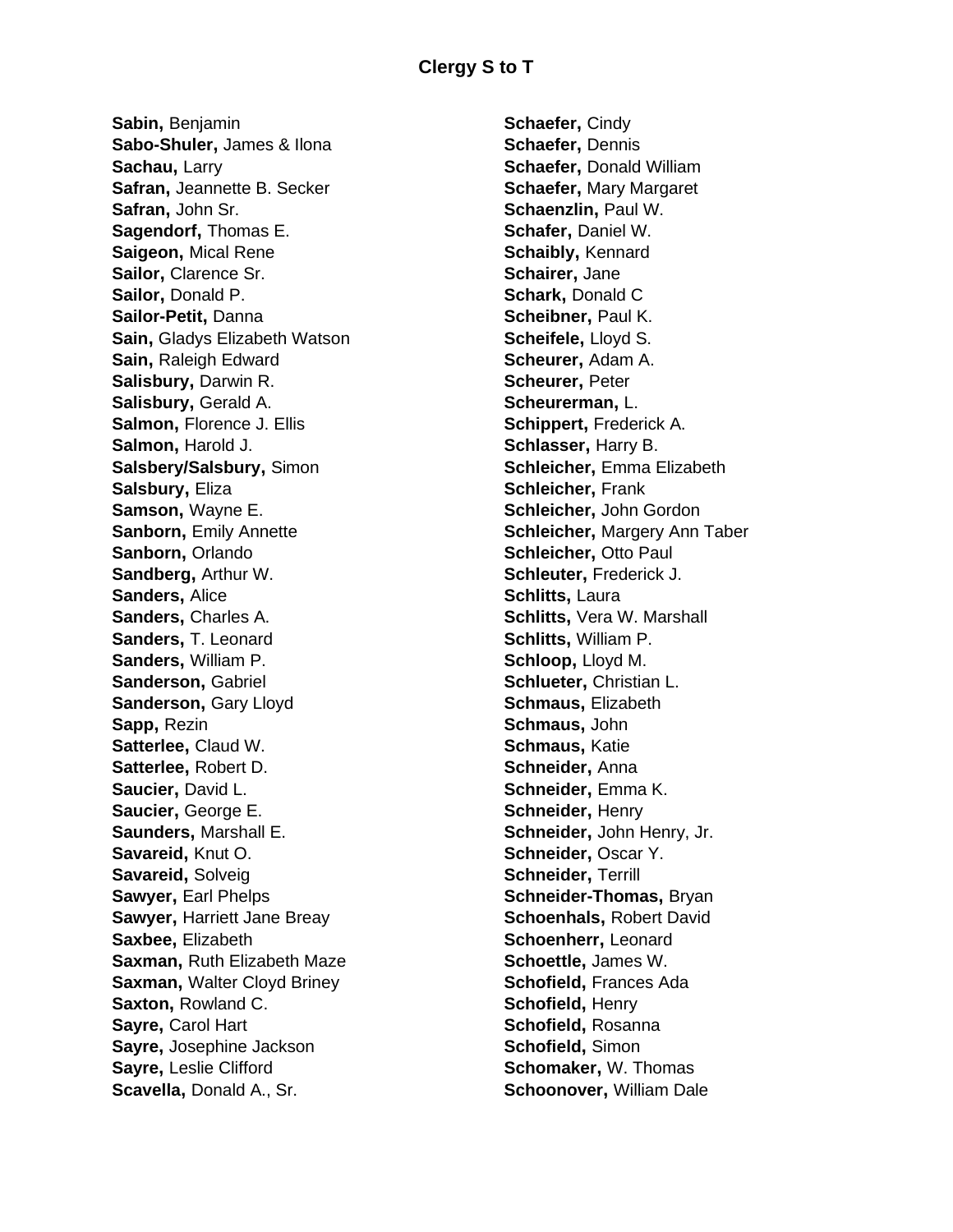**Schram,** Eldon C. **Schroeder,** Clifford J. III **Schroeder,** J. Chris **Schuerer,** Christine Baker **Schuerer,** Louise M. **Schugren,** Amanda **Schugren,** George A. **Schuknecht,** John E. **Schuknecht,** Joseph J. **Schuknecht,** Matilda Storrer **Schurman,** John Thomas **Schurman,** Robert M. **Schuurmans,** Meinte E. **Schwandt,** James P. **Schwartz,** Franklin C. **Schwarzkopf,** Amanda **Schwarzkopf,** Herman F. **Schweinfurth,** John H. **Schweitzer,** Frederick **Schweitzer,** Joseph Albert **Schweitzer,** Linda **Schweitzer,** Peter **Schweizer,** Allen F. **Schwoebell,** Jesse **Scifres-Petrick,** Bruce **Scifres-Petrick,** Mary **Scott,** Archie **Scott,** Charles J. ("Jack") **Scott,** Clifton W. **Scott,** Daisy **Scott,** Ernest Hunter **Scott,** George W. **Scott,** J. C. **Scott,** John M. **Scott,** John R. **Scott,** Margaret **Scott,** Margaret Irving Robinson **Scott,** Marvin J. **Scott,** Otis **Scott,** Pamela Jean **Scott,** Sharon **Scott,** Sylvia F. Sweet **Scott,** Thomas **Scovell,** Ward N. **Scranton,** Donald J. **Scripps,** Helen Knappen

**Scripps,** Herman C. **Scroggins,** Jean M. **Scroggins,** Nicholas William **Seager,** Lawrence H. **Sealey,** Meredith W. **Seaman,** James G. **Searls,** Robert J. **Searls,** Thelma Florence Larsen **Seaton,** John Lawrence **Seaver,** Howard **Secor,** Brian **Secrist,** Mary E. **Secrist,** Robert B. **Seelhoff,** Charles W. **Seelye,** Clara E. Beadle **Seelye,** Elsie Jane Forbes **Seelye,** McKendree T. **Seelye,** Naomi Sutherland **Seelye,** Thomas **Seidelman,** Margaret F. **Seipp,** Carl **Seitz,** Bethel **Seitz,** Martin G. **Seitz,** William R. **Seizert,** Samuel C. **Selberg,** Nancy J. **Selberg,** Robert Lidgey **Selleck,** David A. **Selleck,** J. Brian **Selleck,** Michael L. **Selleck,** Richard A. **Sellers,** Grace L. Smith **Sellers,** Horace Bruner **Semran,** Gerarda Louise **Sever,** Gerald M. Jr. **Seward,** Edward C. **Seward,** Pricilla J. **Seybert,** John **Seymour,** Doris E. **Seymour,** Everett **Seymour,** Margaret Alice **Seymour,** Merton Wallace **Seymour,** Nellie Merritt **Seymour,** Philip M. **Seymour,** William B. **Shabazz,** Rahim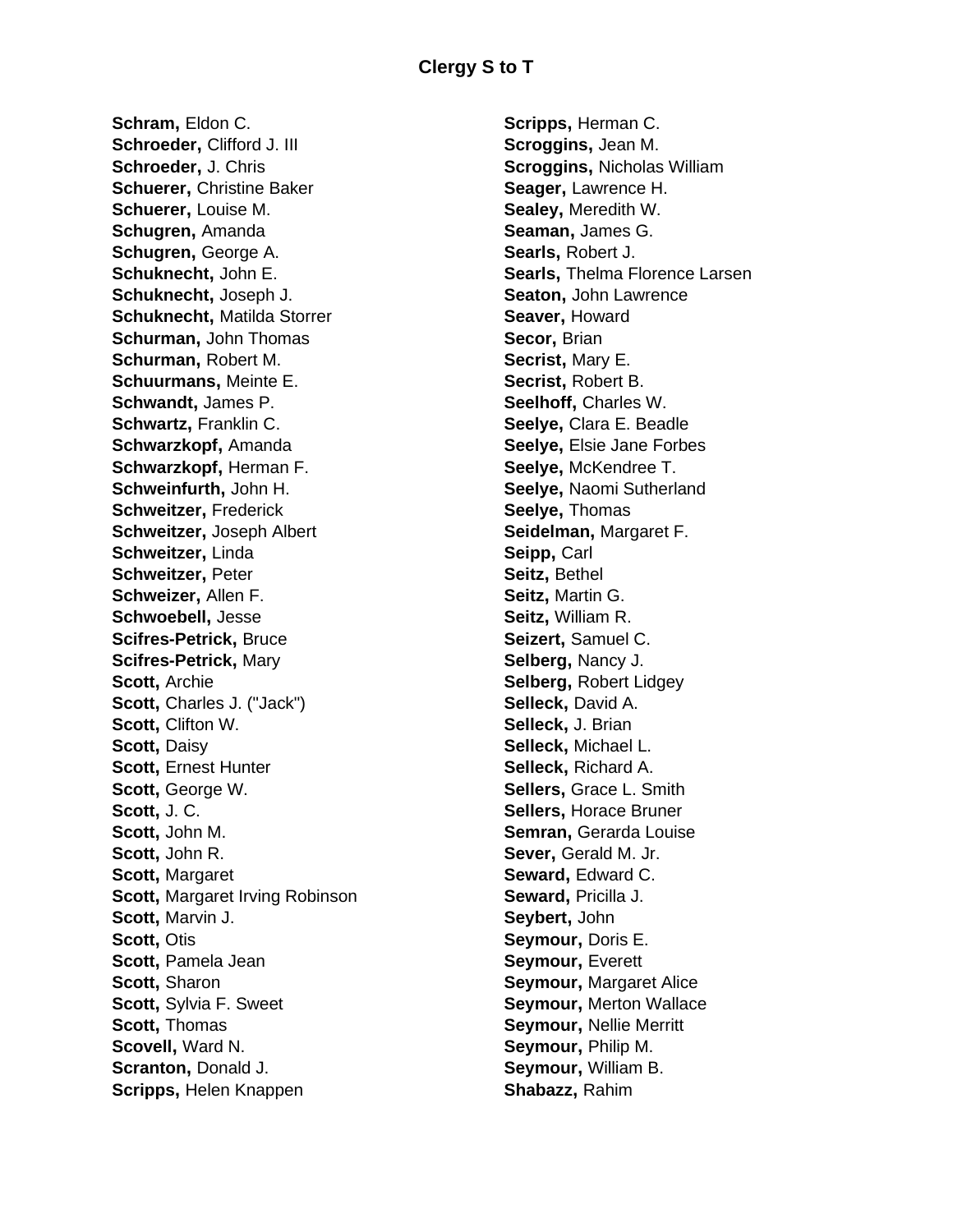**Shaffer,** Edna **Shaffer,** Howard Edward **Shaffer,** M. Leon **Shamblen,** Carl C. **Shank,** Joseph **Shank,** Mary Ellen Thompson **Shank,** Sophia **Shanks,** Leila Pearl **Shanks,** Lewis Elmer **Shannon, Paul E.V. Shapley,** Jane **Sharai,** Maurice D. **Sharai,** Maurice DeMont, Jr. **Shaw,** Addison C. **Shaw,** Anna Howard C. **Shaw,** Emily S. **Shaw,** Hazel Scott **Shaw,** Herbert C. **Shaw,** James H. **Shaw,** Joseph Edward **Shaw,** Joseph Edwin **Shaw,** Margaret Reid **Shaw,** Zella B. Propst **Shearer,** James F. **Sheehan,** John W. **Sheehan,** Mildred N. **Sheen,** Brian K. **Sheffield,** Alice **Sheldon,** Robert P. **Shelly,** Fannie **Shelly,** Selina Lankard **Shelly,** William Alfred **Sheneman,** Gaylord **Shepherdson,** Abner P. **Shepherdson,** Adam C. **Sheppard,** Richard Wayne **Sheridan,** Arlene **Sheridan,** Elmer "Neil" **Sherlock,** John A. **Sherlock,** Sarah Burtwistle **Sherman,** George W. **Shields,** Charles **Shier, Ettie Allaire Seeleye Shier,** Mabel **Shier,** Richard **Shier,** William H.

**Shilling,** Christine K. **Shilling,** John **Shimmin,** Velma L. **Shin,** Isaac Young-Choel **Shiplett, Gary Ronald Shipley,** Anthony J. **Shipley,** Barbara **Shipley,** Mary Ann **Shirey,** Alice B. **Shirey,** William L. **Shirtliff,** Gideon J. **Shirtliff/Shurtleff,** Gideon J. **Shoemaker**, Edyth Hoyt **Shoemaker,** Minnie A. McClung **Shoemaker,** Philip S. **Short,** Delos **Short,** George I. A. **Short,** Howard F. **Short,** Sidney A. **Shotwell,** Everett L. **Shoup,** Raymond L. **Showerman,** Roy E. **Showers,** David G. **Showers,** Gordon S. **Showers,** John Balmer **Shreffler,** M. L. **Shrout**, Larry **Shugg,** David **Shull,** Myrtle **Shull/Shulls,** Emile August **Shumaker,** John W. **Shumaker,** Louise M. Maurer **Shurman,** Robert M. **Shurtliff,** Myles E. **Siders,** Harley Lowell **Siders,** Rose Mae McQuestion **Sigal,** Kristine Kim Jachalke **Siker-Giesler,** Nancy **Silas,** Estella **Silas,** John B. **Silver,** Della McConnell **Silvernail,** Carl G. **Silvernail,** Francis **Silvernail,** Phyllis Mae Parker **Silvernail,** Wilbur Laverne **Silvis,** Donald Roy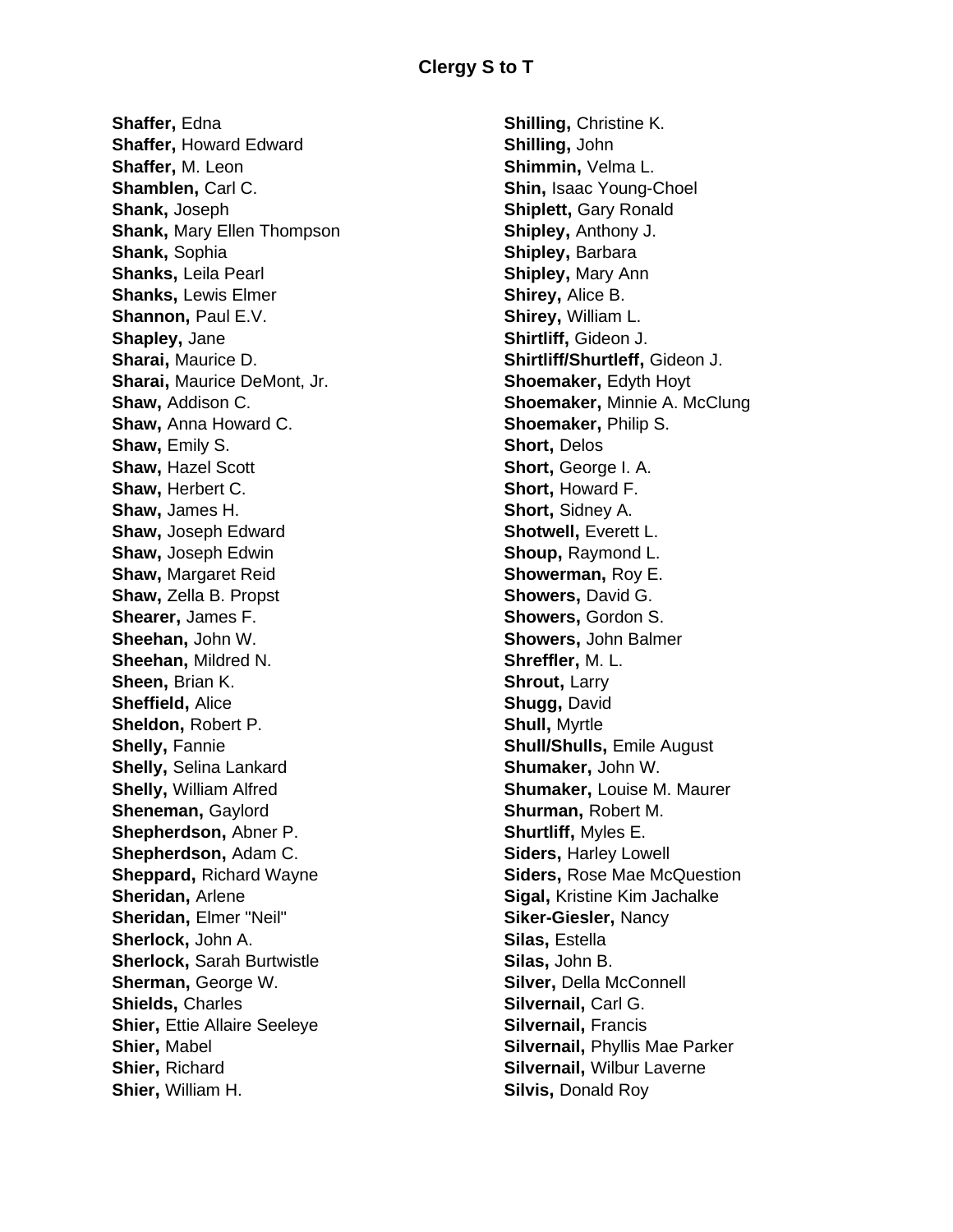**Simmona,** William **Simmons,** Arthur W. **Simmons,** James George **Simmons,** Phil **Simmons,** William **Simmons,** William **Simon,** Harold R. **Simons,** George A. **Simons,** Helen Clack **Simons,** Lena W. **Simons,** Marian G. **Simons**, Ottilie Avoro **Simons,** Rial E. **Simpkins,** Webley J. **Simpson,** Charles **Simpson,** Cora Eliza **Simpson,** Douglas **Simpson,** Frances E. **Simpson, George Hindle Simpson,** Irene Linn **Simpson,** John W. **Simpson,** William M. **Sims,** Harold A. **Sims,** Thomas **Sincleir,** Edgar L. **Singer,** Joy V. (Reyer) **Sinzer,** G. Gred **Six,** Jay Kendall **Skinner,** Howard D. **Skinner,** Irving H. **Skinner,** Patricia **Skutar**, Cynthia **Slaatte,** Iver T. **Slager,** Karen S. **Slagg,** Milo J. **Slate,** Edward H. **Slater,** Harold Jon **Slates,** Benjamin T. **Slates,** Blanche E. **Slates,** Nina **Slatter,** Howard **Slattery,** Dennis **Slaughter,** Kathy **Slee,** Robert J. **Slee,** William W. **Sloan,** George E.

**Sloan,** Mary A. Waugh **Sluyter,** John Bennett **Sluyter,** Juanita **Sly,** Morgan H. **Small,** David **Small,** Dorothy **Smart,** Elmira Carter **Smart,** Harry M. **Smart,** James Shirley **Smith**, Agnes **Smith,** Albert **Smith,** Alonzo **Smith,** Amanda Ellen Forkner **Smith,** Annie E. Willis **Smith,** Arthur Day **Smith,** Arthur E. **Smith,** Attre **Smith**, Betty **Smith,** Brett Olin **Smith,** Burton W. **Smith,** Calvin W. **Smith,** Charles F. **Smith,** Charles W. **Smith,** Clyde E. "Jack" **Smith**, Craig **Smith,** Douglas A. **Smith,** Edgar M. **Smith, Edward A. Smith, Edward T. Smith,** Elizabeth **Smith,** Elizabeth **Smith,** Elizabeth Ann Trott **Smith**, **Emily Smith, Everett A. Smith,** Freda Martha Lamphierd **Smith,** Garth D. **Smith**, George **Smith,** George **Smith,** Gil **Smith, Harry Ernest Smith,** Helen **Smith,** Helen Ida **Smith,** Howard A. **Smith,** James Allen **Smith,** Jerome K. **Smith,** John F.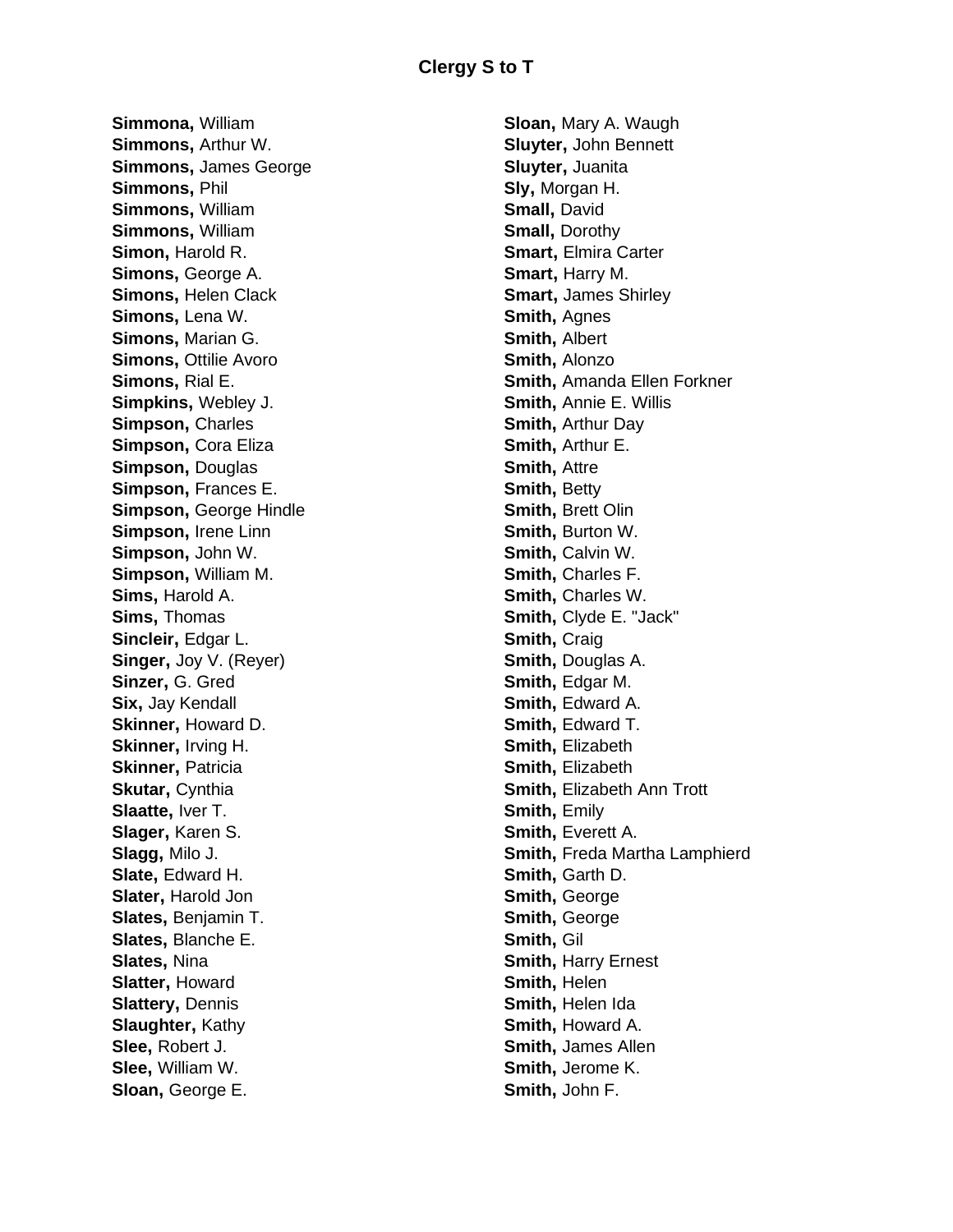**Smith,** John R. **Smith,** John Wesley **Smith,** L. Wayne **Smith,** Laban **Smith, Lawrence R. Smith, Leonard R. Smith,** Leslie D. **Smith,** Lillian **Smith,** Mark Kinsey **Smith,** Martha Lee **Smith,** Mary A. Durham **Smith,** Melancthon W. F. **Smith,** Moss I. **Smith,** Norbert W. **Smith,** Paul John **Smith,** Paul M. **Smith,** Robert Asa **Smith,** Robert C. **Smith,** Robert E. **Smith,** Russell Lawrence **Smith,** Sidney M. **Smith,** Steven **Smith,** Wesley E. **Smith,** William **Smith,** William Michael **Smith,** William Samuel **Smith,** Xenophon O. **Smith-Jang,** Barb **Smoot,** Arlene Henry **Smoot,** Jewell Martin **Snedeker,** Kathryn Sue **Snell,** Clair J. **Snell,** El Donna **Snell,** Howard F. **Snogren,** Dorraine **Snow,** Kenneth L. **Snyder,** David Paul **Snyder,** Dinah **Snyder,** Duane E. **Snyder,** Elmer James **Snyder,** Jean R. **Snyder,** John **Snyder,** Mary Helen Angus **Snyder,** Philip R. **Snyder,** William **Soderburg,** Einer Hilman

**Soderholm,** Mary L. **Soldan,** Charlotte Rosina **Soldan,** Christine **Soldan,** Louis Victor **Soltman,** J. H. **Somers,** George **Somers,** Howard **Somers,** John E. **Somers,** Keith **Somers,** Lillian Alice **Somerville/Summerville,** James **Sonquist,** Charles **Soots,** Bea Barbara **Sorensen,** John F. **Soule,** Carl David **Soule,** Mary Mildred **South,** Alan Craig **Sower,** Grant W. **Sower,** Louena Windsor **Sowley,** Paul **Spachman,** Donald **Spachman,** Joe **Spade,** Alma **Spade,** Henry E. **Spafford,** A. LaVerne **Spafford,** Arthur Lloyd **Spafford,** Frieda Anne Johnson **Spafford,** Margie **Spalenka,** Gordon E. **Sparks,** Myra Lee Stuck **Sparks,** Nancy G. Fox Fredrickson **Sparks,** Wayne Edward **Sparling,** Anna M. **Sparling,** John G. **Sparrow,** Peter L. **Spates,** Samuel **Spaw,** Mark Edward **Speese,** Wayne L. **Spellman,** D.D. **Spence,** Frederick S. **Spencer,** Claudius B. **Spencer, George Edwin Spencer,** George R. **Spencer,** Hal ("Bud") **Spencer,** Henry F. **Spencer,** Mary E.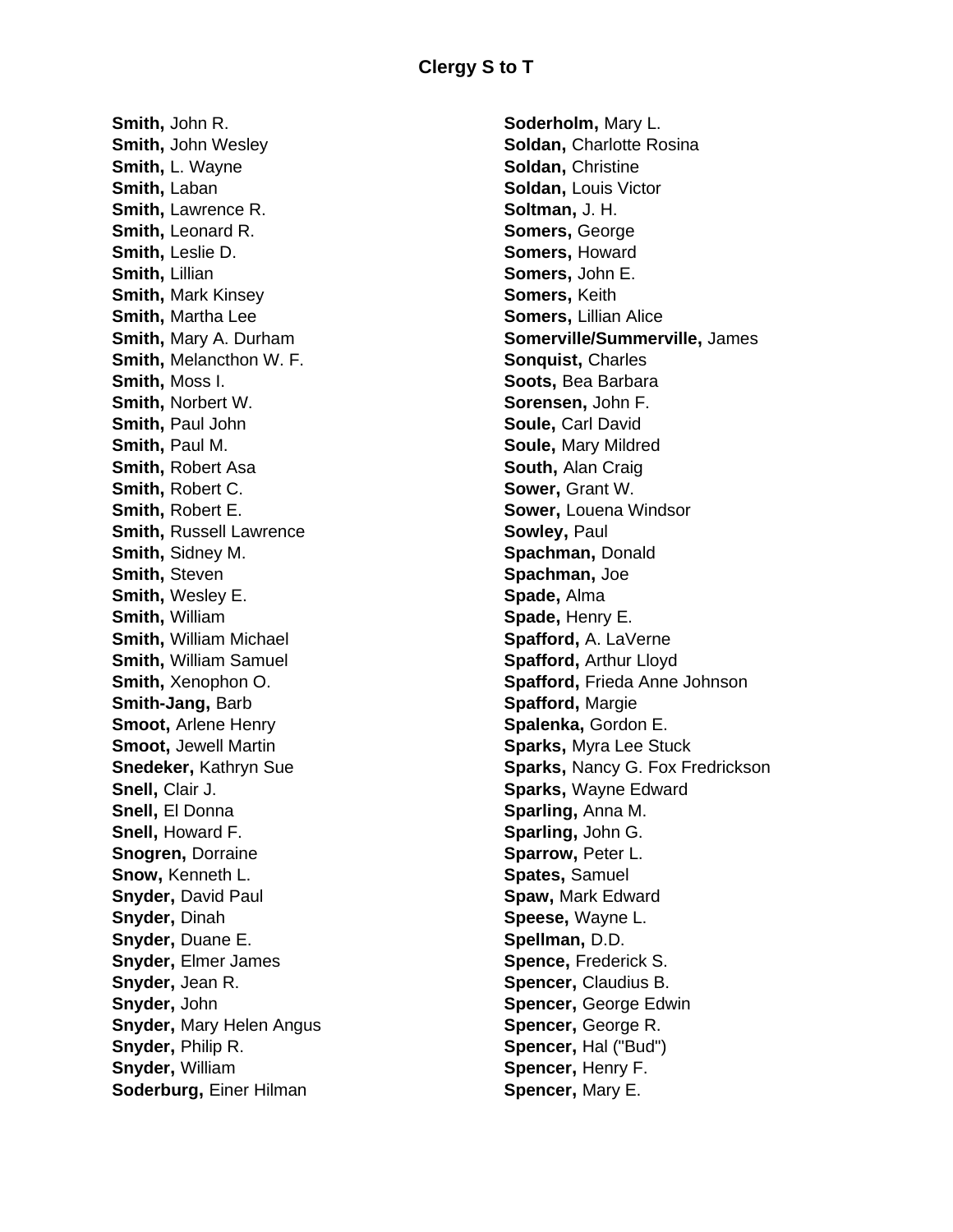**Spencer,** Thomas K. **Sperling,** Donald R. **Spieler,** David A. **Spiller, Owsley Spitler,** Alice Klump **Spitler,** Fronia Clever **Spitler,** George A. **Spitler,** Hiram **Spitler,** Mary C. **Spoor,** Dale D. **Sporleder,** Seth "George" **Spotts/Spatz,** Rudolph **Spracklin,** Joseph O.L. **Spracklin,** Myrle **Spragg,** Carolin **Sprague,** Elmer E. **Sprague,** Jonathan A. **Sprague,** Joseph **Sprague,** William **Sprague-Fodor,** Leah **Spreng,** Minerva Strawman **Spreng,** Samuel P. **Springer,** Isaac E. **Springer,** Mary A. **Spurr,** John **Squiers,** Velma **Squire,** Sarah **Srock,** Robert A. **Staebler,** Jacob F. **Staffeld,** Charles C. **Staffeld,** Daniel W. **Staffeld,** Katherine **Stahl,** Hildegard Erdoesch **Stahl,** Lorenz **Stair,** Ada S. **Stair, Peter Fulton Stalker,** Arthur W. **Stalker,** Kate **Stalker,** Mary **Stallworth,** Lynnette **Stamm,** John S. **Stamm,** Priscilla Marie Wahl **Stanford,** George P. **Stanford,** Wesley M. **Stanko, Frederick Benko Stanley,** Roger

**Stansfield,** Harriet Thornton **Stansfield,** Joshua **Stanton,** Donald S. **Stanton, Harold Stanton-Light,** Debra **Starerrett,** Oscar G. **Stark,** Helen A. Gardner **Stark,** John K. **Stark,** Robert **Starrett,** Adelia **Staser,** Carl W. **Staser,** Helen T. **Stauffacher,** Charles Henry **Stears**, **Ethel Stedman,** Charles E. **Stedman,** Mabelle O'Dell **Steeby,** Clara M. Brog **Steeby,** G. Allen **Steele,** Adalaide Lambert **Steele,** Ebenezer **Steele,** Newland M. **Steele,** Salmon S. **Steen,** Kathryn **Steen**, Otto **Steen,** Signy I. **Steffe,** Jacob W. **Stein,** Wendell **Steininger,** James S. **Steininger,** Mary A. **Steininger,** Russell H. **Stephens,** Alfred A. **Stephens,** Edwin R. **Stephens, Ethel Mae DeFord Stephens,** James T.M. **Stephens,** Mary Emma **Stephens,** William G. **Stephenson,** Chandler W. **Stephenson,** Frank W. **Stephenson,** Laura Hathaway **Stephenson,** R. Faye Mollan **Sterner,** John R. **Stevens,** Annie B. **Stevens, Charles Wesley Stevens,** Edward G. **Stevens,** Herbert **Stevens,** Lewis H.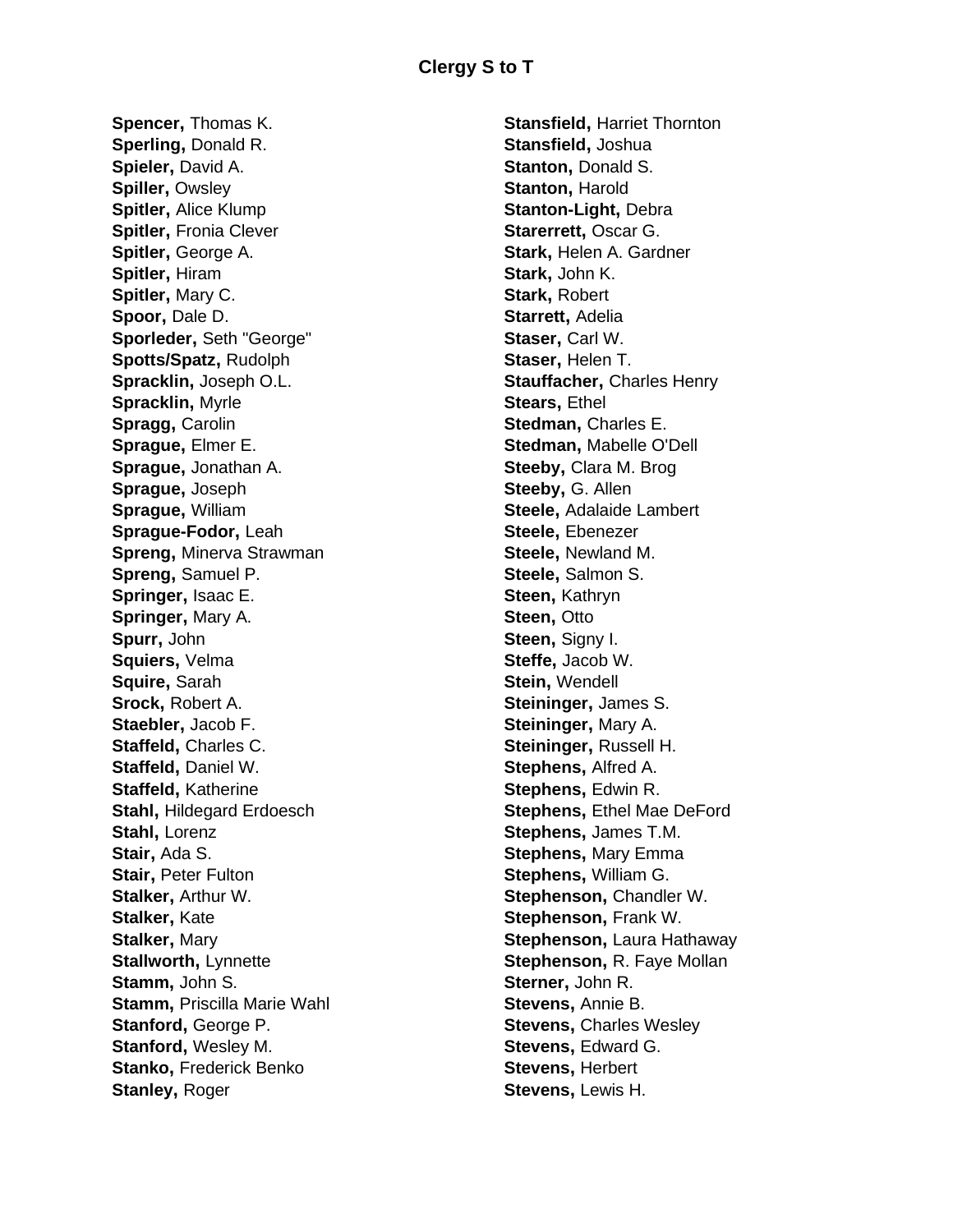**Stevens,** Merton LeRoy **Stevens,** Metha Merry Whitney **Stevenson,** John R. **Stevenson,** Martha Starks Gillen **Steward,** Chauncy Z. **Stewardson,** Jerry Leo **Stewart,** Arthur K. **Stewart, Carlyle Fielding, III Stewart**, Carol A. **Stewart,** Dale F. **Stewart**, David Kirk **Stewart,** Mary Belle **Stidger,** William **Stiles,** David S. **Stiles,** Susan Bennett **Stillson,** Robert J. **Stinchcomb,** William R. **Stine,** Earle J. **Stine,** Wendell R. **Stipe,** Lewis W. **Stipe/Steip,** William **Stoakes,** Ross W. **Stocking,** Daniel N. **Stockinger,** A. Margaret "Peggy" White **Stockinger,** Chester Ray **Stockwell,** Madelon Louisa **Stoddard,** Linda D. **Stoddard,** Richard C. **Stone,** A. Stanley **Stone,** Arthur R. **Stone, Eric Alan Stone,** Esther E. **Stone,** L. Winston **Stone,** William Lyndon **Stoppert,** Robert M. **Storrer,** John **Stout,** David A. **Stout,** Margaret Rose Dickinson **Stout,** Samuel F. **Stover,** Alan **Stover,** Robert P. **Stowe,** Emma Janette **Stowe,** George **Strader,** Curtis W. **Strahan,** John **Strait**, Elizabeth B.

**Strait,** Luren J. **Strait,** Richard A. **Strall,** Dana Ray **Strange,** Carl Brittan **Stratton,** Rosa A. **Stratton,** William Daniel **Strauch,** Henry T. **Strauch, Lydia Foght Strauch,** Susan A. **Strauss,** Robert W. **Strawn,** Charles E. **Streeter,** Douglas **Streeter,** Emma **Stressman,** Ella Mae **Stressman,** Herbert **Stressman,** Roger M. **Stricker,** Edwin W. **Stricker,** Ruth Lillian Rugg **Strickland,** Seneca C. **Strickland,** W. W. **Striffler,** R. J. **Strike,** John James **Strike,** Tryphosa Varker **Stringer,** Elwyn C. **Stringer,** Ezra A. **Stringer,** Mary **Stringer,** Miriam **Stringham,** Stpehen C. **Strobe, David Randall Strobe,** Donald Bovee **Strobe,** Kathleen Ann **Strobridge,** Robert C. **Stroh,** Chandler **Strohman/Strawman,** Daniel **Strong,** David Tull **Strong,** Donald **Strong**, Evelyn L. **Strong,** Frederick **Strong,** Herbert R. **Strong,** Sarah B. **Stroud,** Joe Hinton **Stubbs,** Donn S. **Stubbs,** Etsel Frank **Stubbs,** John Chester **Studaker,** Phebe N. Bell **Studaker,** Victor L.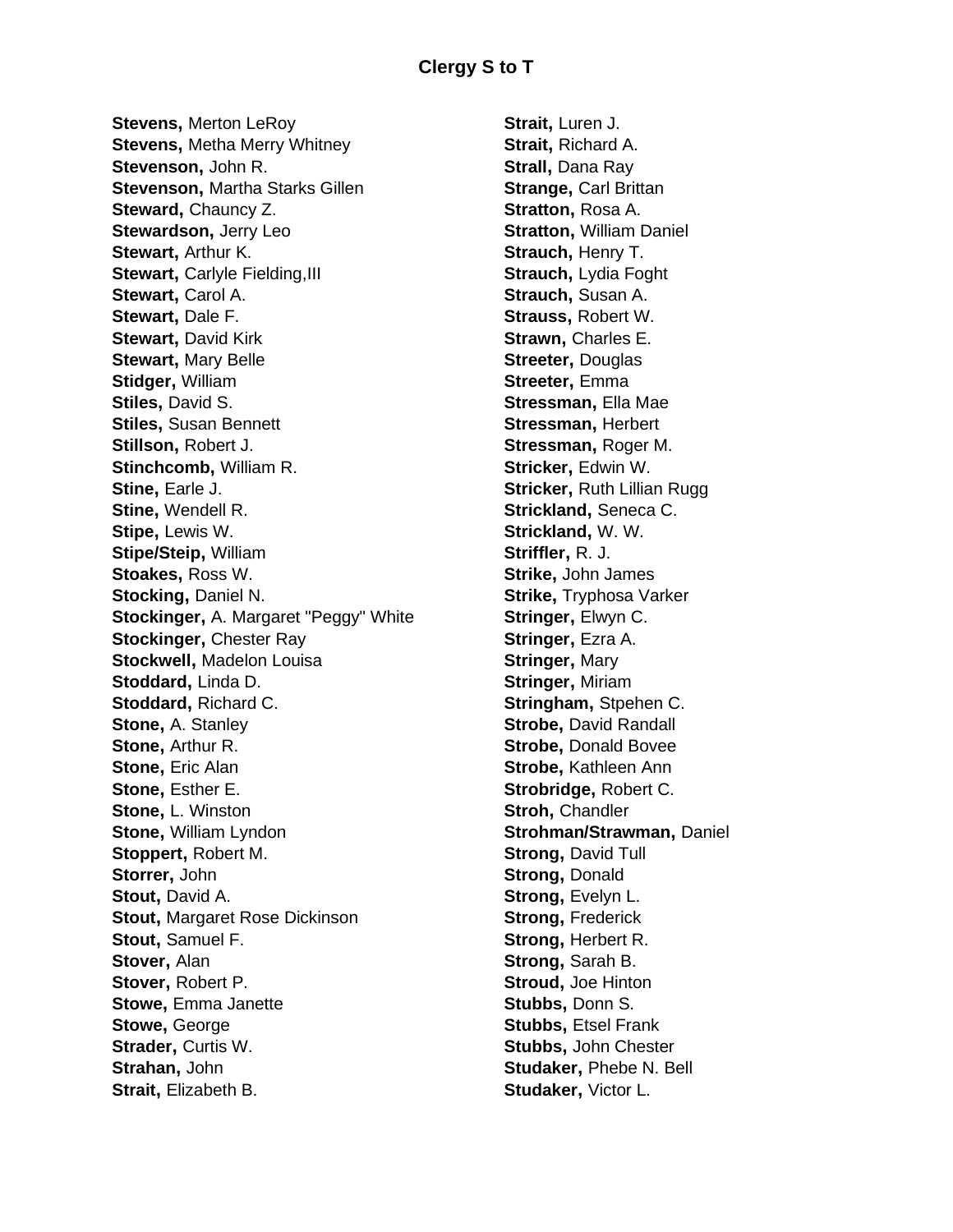**Studer,** Warren **Studley,** William Sprague **Stutte-Hocking,** Mary **Stybert,** S. Patrick **Styles,** David S. **Sullivan,** Ella **Sullivan,** Floyd G. **Sullivan,** Josephine **Summers,** Dwayne **Summers,** Verne **Sumwalt,** Thomas E. **Sundell,** Raymond L. **Sursaw,** Russell W. **Sutcliffe,** Aaron Baux **Sutcliffe,** E. Lenton **Sutcliffe,** Sadie Parker **Sutherland,** Mabel Birdsall **Sutton, Charles E. Sutton,** Clara Louise Sealine **Sutton,** Elizabeth Jane Brokerman **Sutton,** Joseph **Sutton,** Lewis C. **Sutton,** R. Stanley **Sutton,** Tara Renee **Swadling,** Edward G. **Swadling,** Emma J. **Swan,** Henry M. **Swank,** John G. **Swank,** Margaret Jeanette **Swanson,** Reed P. **Swanson,** Sherry **Swearingen,** Noble J. **Sweet,** Janet **Sweet,** John **Sweet,** Mary Williams **Swem,** Blucher B. **Swenk,** J. A. **Swenk,** J. S. **Swenk,** Sarah **Swenk,** William C. **Swift,** Marcus Pioneer **Swift,** William J. **Swiler,** Bruce **Swilly,** Philip **Sybert,** John (Bishop) **Syme,** Roy A.

**Synwolt,** Royal J. **Taber,** Harold M. **Taber,** Marcius E. **Taber,** Morris C. **Talbert,** Charles A. **Talbot,** Joseph Andrews **Tallman,** Darrel W. **Tallman,** Isaac B. **Tallman,** Ronald W. **Tallman,** Ruby E. Smith **Tamblyn,** Estella **Tamblyn,** Samuel **Tame,** Mary Thoburn **Tanabe,** Shigeo **Tanner,** Edward A. **Tanner,** James H. **Tarpley,** Thomas E., Sr. **Tarr,** Levi **Tatem,** Kerry **Tatem,** Samuel S., Sr. **Taveirne,** Edmund **Taylor,** Barton Stout **Taylor,** Blanche **Taylor,** Charlotte Ainsworth **Taylor,** Frank M. **Taylor,** George **Taylor,** I. Paul **Taylor,** Irving G. **Taylor,** Isaac **Taylor,** Lawrence R. **Taylor,** Mrs. **Taylor,** Sibley G. **Taylor,** Sophronia L. Lyon **Taylor,** Thomas **Taylor,** William **Taylor,** William A. **Teague,** Gladys **Tedford,** Elizabeth **Tedman,** Arthur Saxton **Tedman,** Carrie E. **Tedman,** Lucius Saton **Tedman,** Sarah Maria Hovey **Tench,** Edwin **TenHave,** Milton J. **Tennant,** George A. **Tennant,** John W.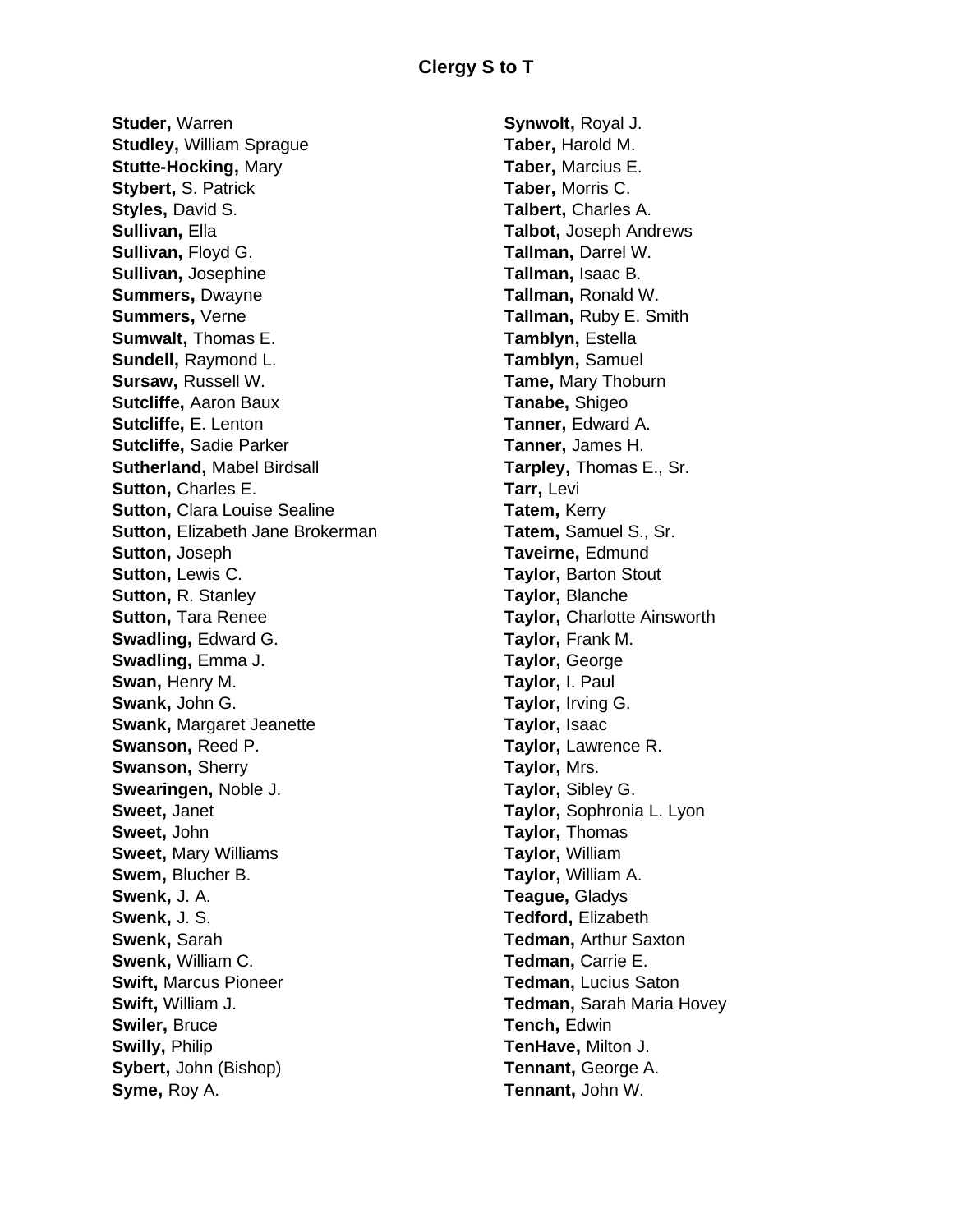**Tennant,** Mary **Tennant,** Wilson M. **Tennant,** Wirth G. **Terhune,** T. Bradley **Terwilligar,** MichaelD. **Terwilliger,** Hazel M. Foss **Terwilliger,** Hazel O. **Terwilliger,** R. Richard **Tester,** Richard A. **Thayer,** Stanley **Thede,** Harvey **Thede,** May Belle **Theselius,** James **Thies,** Charles E. **Thoburn,** Harriet **Thoburn,** James M. **Thoburn,** Thomas R. **Thomas,** Alice Balch **Thomas,** Benjamin G. **Thomas,** Bryan **Thomas,** Charles G. **Thomas,** Christian **Thomas,** David **Thomas,** Deborah **Thomas,** George Ernest **Thomas,** Irma Smith **Thomas,** James F. **Thomas,** James H. **Thomas,** Joyce A. **Thomas,** Mary M. Rhodes **Thomas,** Mildred Winslow Klein **Thomas,** Paul Silas **Thomas,** Perry A. **Thomas,** Philip William **Thomas,** Wayne N. **Thomas,** William A. **Thompson,** Alfred **Thompson,** Arthur Crippen **Thompson,** Bishop Scott **Thompson,** Calvin Miles **Thompson,** Deborah Ann **Thompson,** Dennis C. **Thompson,** Faye E. Sandow **Thompson,** Fayette L. **Thompson,** George E. **Thompson,** Harold D.

**Thompson,** Herbert W. **Thompson,** Herbert W. **Thompson,** James M. **Thompson,** James W. **Thompson,** John **Thompson,** Juliene Aleithea **Thompson,** Lionel **Thompson,** Lois Elaine Grubbs **Thompson,** Mark **Thompson,** Miss Hargan **Thompson,** Paula May Ries **Thompson,** Ronald **Thompson,** Shirley **Thompson,** Thomas W. **Thompson,** Todd **Thompson,** Tom **Thompson,** William Henry **Thomson,** Donald H. **Thomson,** Edward **Thon,** Duane G. **Thornburg,** Roy **Thornton,** April **Thornton,** June D. **Thornton,** Robert "Bob" **Thorton,** Samuel Watson **Thrall,** Victor W. **Thurston,** Alfred L. **Thurston,** Frederick M. **Thurston,** George F. **Thurston,** Horace G. **Thurston,** Millie **Timbers,** Francis R. **Timm,** Frederick Oscar **Timm,** Paula M. **Timmons,** James Russell **Timms,** William E. **Tindall,** Richard W. **Tiney,** Eva Marself **Tinglan,** Arthur E. **Tinglan,** Edith **Tink,** Edmund W. **Tinker,** Cora Damon **Tinker,** Ezra **Tinsley,** Gladora **Tinsley,** Thomas L. Sr. **Tirrell,** Harry Gibbs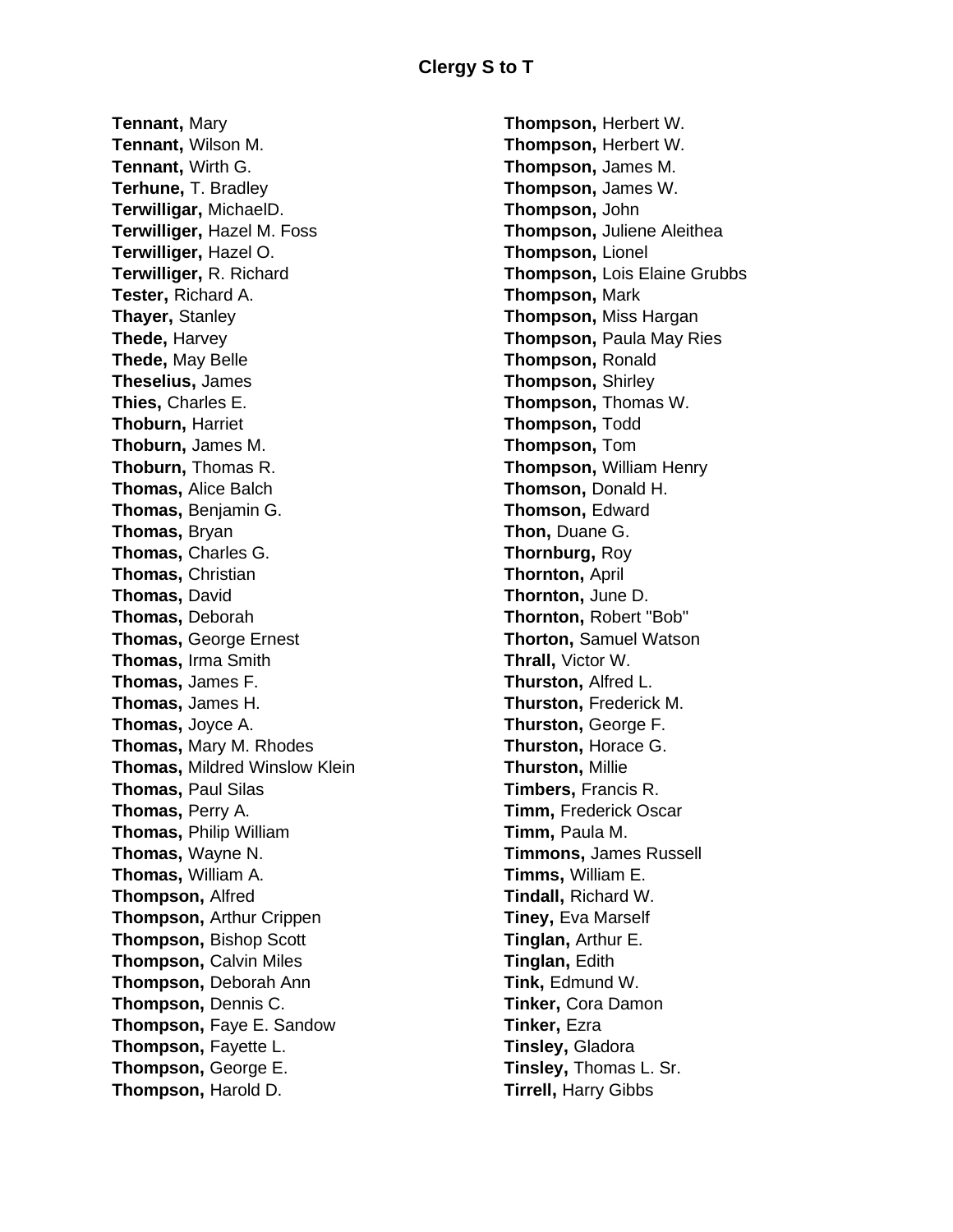**Tirrell,** Warren H. **Titus,** Phylemon D. **Titus,** William Sanford **Tobey,** Kenneth W. **Todd,** William **Toepeo,** Douglas Julius **Toepfer,** Leonard **Tomasino,** Anthony J. **Tomkinson,** Alzina H. Chappell **Tomkinson,** William D. **Tomlinson,** Robert **Tooman,** Charles **Torrey,** William J. **Tosch,** Clare M. **Tosch,** June K. **Toshalis,** Gerald L. **Totten,** Donald Leo **Totty,** Daryl E. **Tousley,** Kenneth Lee **Tousley,** Philip **Tower,** Lee L. **Towersey,** Charles **Townley,** Hugh S. **Townley,** Lucille **Townley,** Phillip H. **Townley,** Robert K. **Townsend,** Beatrice **Townsend,** Fred H. **Townsend,** Fred Merle **Townsend,** Jennie Logan **Townsend,** Martha Leonard **Townsend,** Ray **Townsend,** Rosemary **Townsend,** Theodore Paul **Townsend,** Theodore Paul Jr. **Tozier,** Effie **Tracy,** David Burnham **Tracy,** Elizabeth Stout **Tracy,** Mary E. **Tracy,** Wilson S. **Trask,** Lillie B. Garnsey **Trask,** Obie W. **Traver,** Fred E. **Treadgold,** Elight **Treat,** Robert S. **Trebilcock,** Douglas Robert

**Tredinnick,** John S. **Treman,** Colleen **Treman,** Keith **Trembath,** Evelyn V. Belshaw **Trembath,** Mildred **Trembath,** P(reston) Glenn **Trenery,** Robert M. **Treuschel,** Charles (Karl) **Trice,** Chester **Trice,** Josephine **Triggs,** Innocent M. Fuller **Triggs,** Robert **Triggs,** William M. **Trill,** Chester **Trimmer,** Edward **Trinidad,** Saul C. **Tripp,** George F. **Tripp,** Stella V. **Tripp,** Wonton **Trometer,** Jacob **Trott,** Arthur **Trowbridge,** Susan **Truby,** Laura **Truby,** Tom **Trudeau,** William George **Trueschel,** Carl H. **Truran,** David W. **Truran,** Paul C. **Tubbs,** Chauncey D. **Tucker,** Arnold **Tuma,** Joseph **Tupper,** Mike **Turbin,** D. Clarence **Turbin,** Donald C. **Turbin,** Irene **Turbin,** Tina Claella **Turnbull,** J. H. **Turner,** Arthur R. **Turner,** Charles Clinton **Turner,** Chester R. **Turner,** Kenneth Lee **Turner,** Molly C. **Turner,** Richard A. **Tuthill,** George W. **Tuthill,** Timothy **Tuttle,** Ellen Butterfield